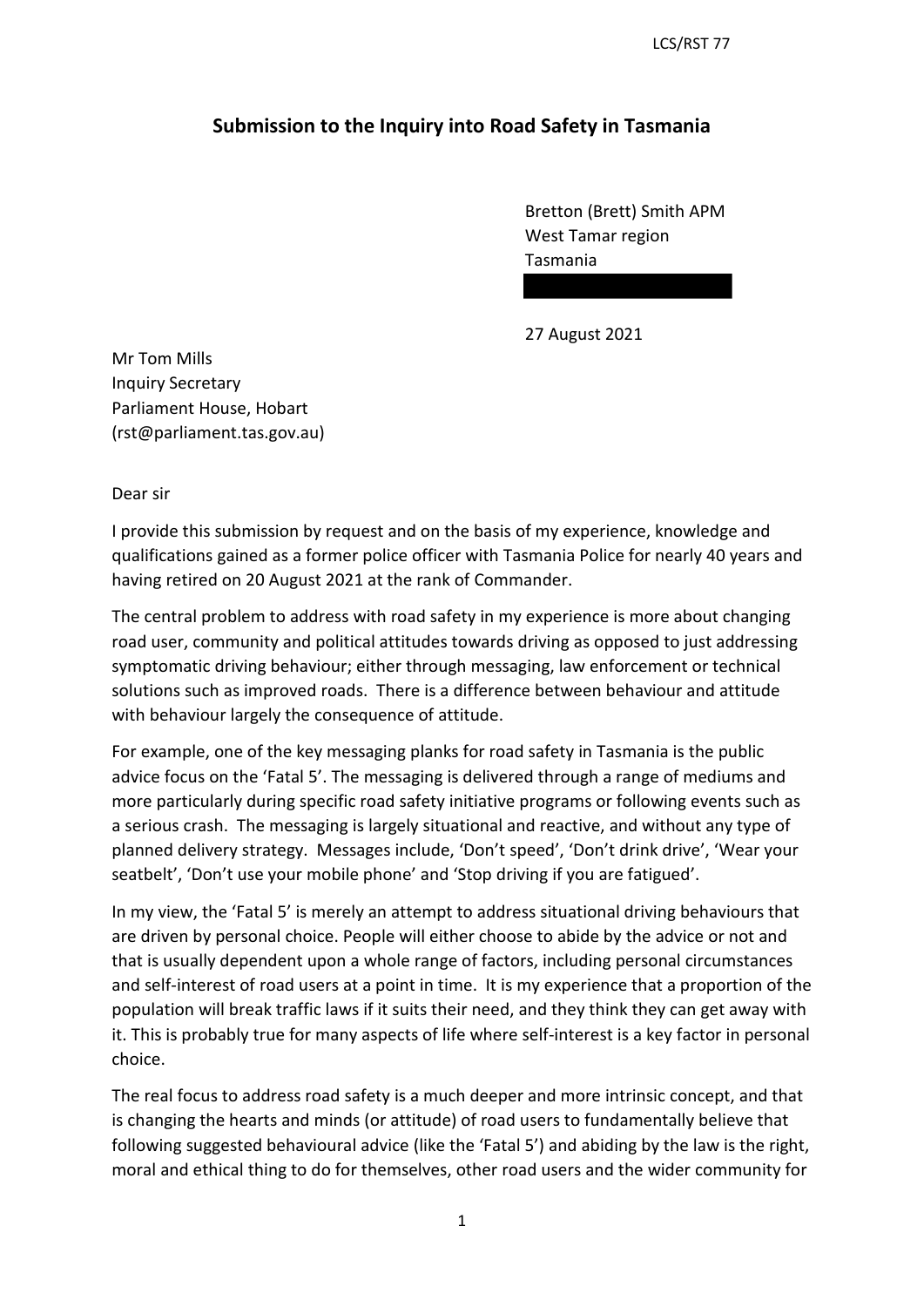which they are a part of. What I'm suggesting is that road safety is more about individual ethical and moral decision making by road users as opposed to merely addressing symptomatic behaviours, which are largely situational and not embedded in daily personal belief. In this respect, changing road user's attitude should be the 'aim point' of any strategy going forward.

What does attitudinal change look like? In my view, the heightened and well-publicised personal hygiene practices resulting from COVID is a good example. We all know good hand hygiene is the right thing to do for our own health and well-being; yet for many it was situational if not optional prior to COVID. In this respect, COVID seems to have caused a significant attitudinal shift in personal hygiene. If one wants to witness attitudinal change in action, one only needs to sit outside a Bunnings store and watch how many people now rinse their hands with sanitiser both on entry and exit. It's not happening with everyone, but it is with many. I'd argue that prior to COVID and despite any strategic placement of sanitiser, very few would have used it.

So, why have people's attitude changed? In my view, it's largely because of effective education and messaging, and it's happened over a long period of time which has clearly given people time to understand it, analyse it, prove it to themselves that it works, accept it and then inculcate it into personal beliefs and daily living. Anecdotally, we hear of people having reductions in basic cold and flu symptoms since COVID because of improved hygiene practices. Consequently, it stands to reason that everyone is benefitting from the attitudinal approach of others – a pack mentality of sorts. The same could apply with road safety.

Had COVID and all the associated messaging about its effects and consequences not occurred, I seriously doubt we would see the attitudinal shift in personal hygiene. People are doing it freely and willingly, which in effect is what we want road users to do when it comes to safe driving behaviours such as those espoused in the 'Fatal 5'.

What I'm suggesting in terms of a future road safety strategy is a similar approach used in responding to COVID. The Government, support agencies and the community need to take road safety as seriously as they have with COVID if we are serious about reducing injury and improving driver behaviour. I don't believe it has been. For example, infection and consequential fatality rates seem generally to be the ultimate benchmark for failure with the Government's approach to COVID. Likewise, serious crash and fatality rates are the failure benchmark for road safety. By comparison, Tasmania has recorded 13 Covid deaths, with a significant degree of effort consumed and expended to minimise mortality. This includes all the daily messaging and reporting to keep people's 'eye on the ball' so to speak. The consequence is in my view, a clear demonstration of a significant community attitude shift around personal safety and obligations toward one another (whether one agrees with the COVID approach or not, the attitude shift with many has happened). Yet, in the same COVID fatality period, Tasmania has had 33 road deaths and aside from the usual, if not obligatory media reporting the day after a road death occurs with a reminder of the 'Fatal 5', no one seems to bat an eyelid, except of course for the victim's families, relatives and friends who are sadly, often left behind and too soon forgotten.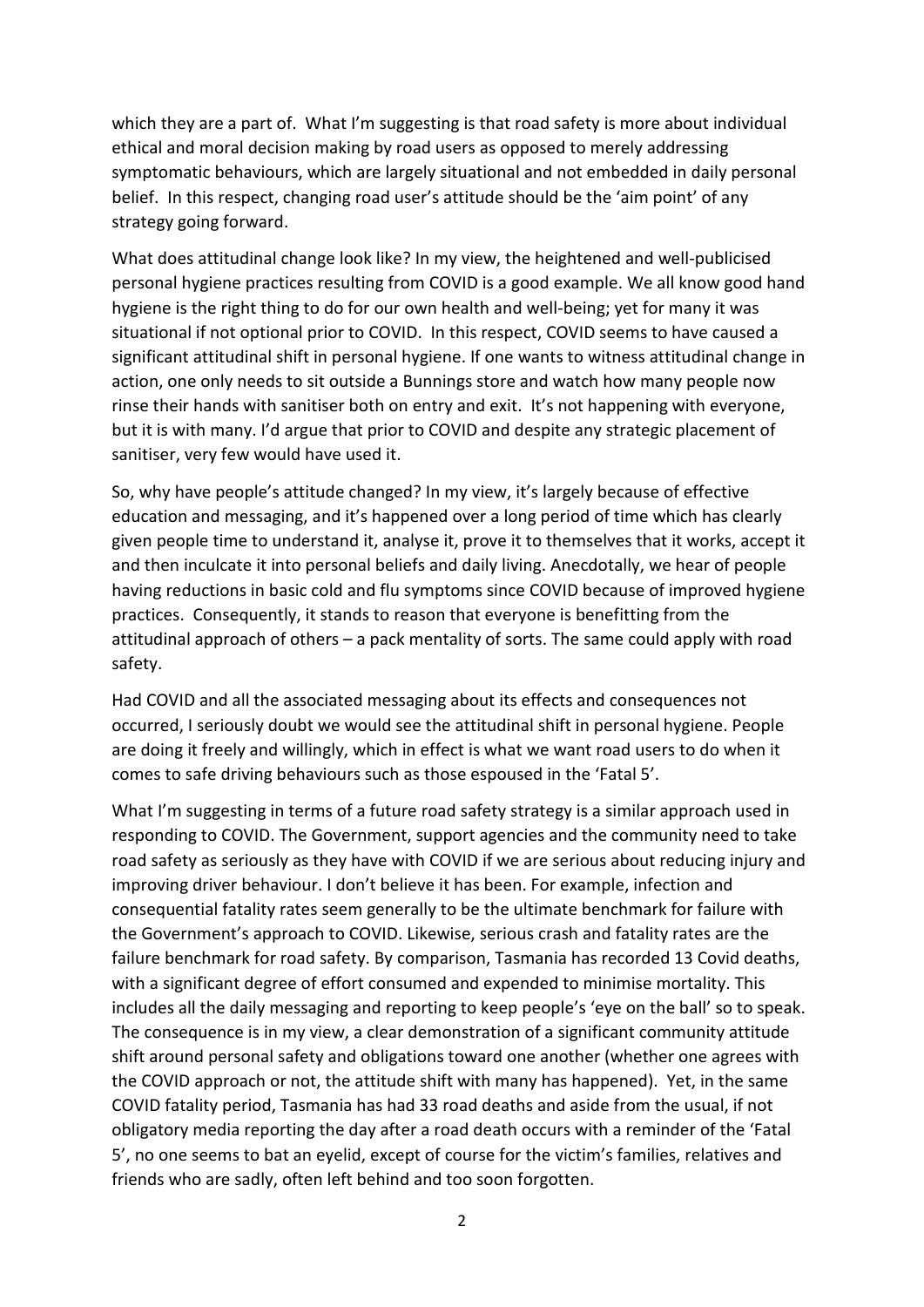In a general sense, my view is the community just seem to accept road deaths as part of everyday living and sadly, appear quite complacent about it unless someone is directly affected. For the most part, the majority of the population aren't affected by individual crashes, so their overall concern is probably minimal, particularly when the messaging on a particular serious crash dissipates. Out of the mind it goes, until the next one!

In my view, all we've done is tinker around the edges with road safety with the same old activities and messaging; yet we expect results to change without any new ideas, approaches or different thinking. New rules and enforcement are only part of the equation; much like codes of conduct statements and punitive measures for employees when it comes to encouraging ethical workplace behaviour. They are largely fear driven mechanisms to control behaviour. They have little effect on attitude if people don't really believe in safe driving behaviour as the right thing to do when it comes to how road users should treat and respect each other in the community and on the roads. There is plenty of evidence, particularly in the leadership and ethics space, to support this notion. As I previously stated, one only has to see how many times people knowingly break the law if they think they can get away with it. This is particularly true with traffic offences. In my view, this is one important aspect of poor road user attitude that seriously needs to change.

Likewise, improving our roads is a purely technical solution. Of course, it's a good thing to do and potentially reduces risks associated with driver error or inattention, but it's not a panacea for road safety as suggested by some. This is because people still get injured and die on good roads. In fact, many road users regularly traverse poor roads without incident. The same can be said for skills-based driving programs. Improving skill is one thing but changing personal beliefs and attitude is another. A highly skilled driver can have a poor attitude to driving. The reverse applies. Again, not a panacea but still a potentially useful activity if it is accompanied by attitudinal change.

How do we approach road safety? In a similar way in which COVID was approached: Strategically – and with planned, co-ordinated, consistent, focussed, regular and targeted education, messaging and role-modelling, together with effective infrastructure improvements and enforcement. Imagine if on each weekday, the Premier got out in the media and messaged on road safety like he did with COVID? What do you think would happen? I'm not suggesting that he do that here, I'm just trying to highlight the effects of powerful and consistent messaging, supported by evidence from key, reliable and believable people.

Add-ons such as more road rules, more speed cameras and so forth are as I suggest, fear driven mechanisms to control short-term behaviour. Whilst generally necessary and part of an overall attitudinal change approach, they are largely technical solutions which have proven to be ineffective alone in terms of sustainable road safety improvement. Of course, they have some impact on attitude, but I wonder how long that change is meaningfully sustained with the broader population in terms of personal beliefs and values. For example, my experience tells me that the memory of making a conscious decision to speed fades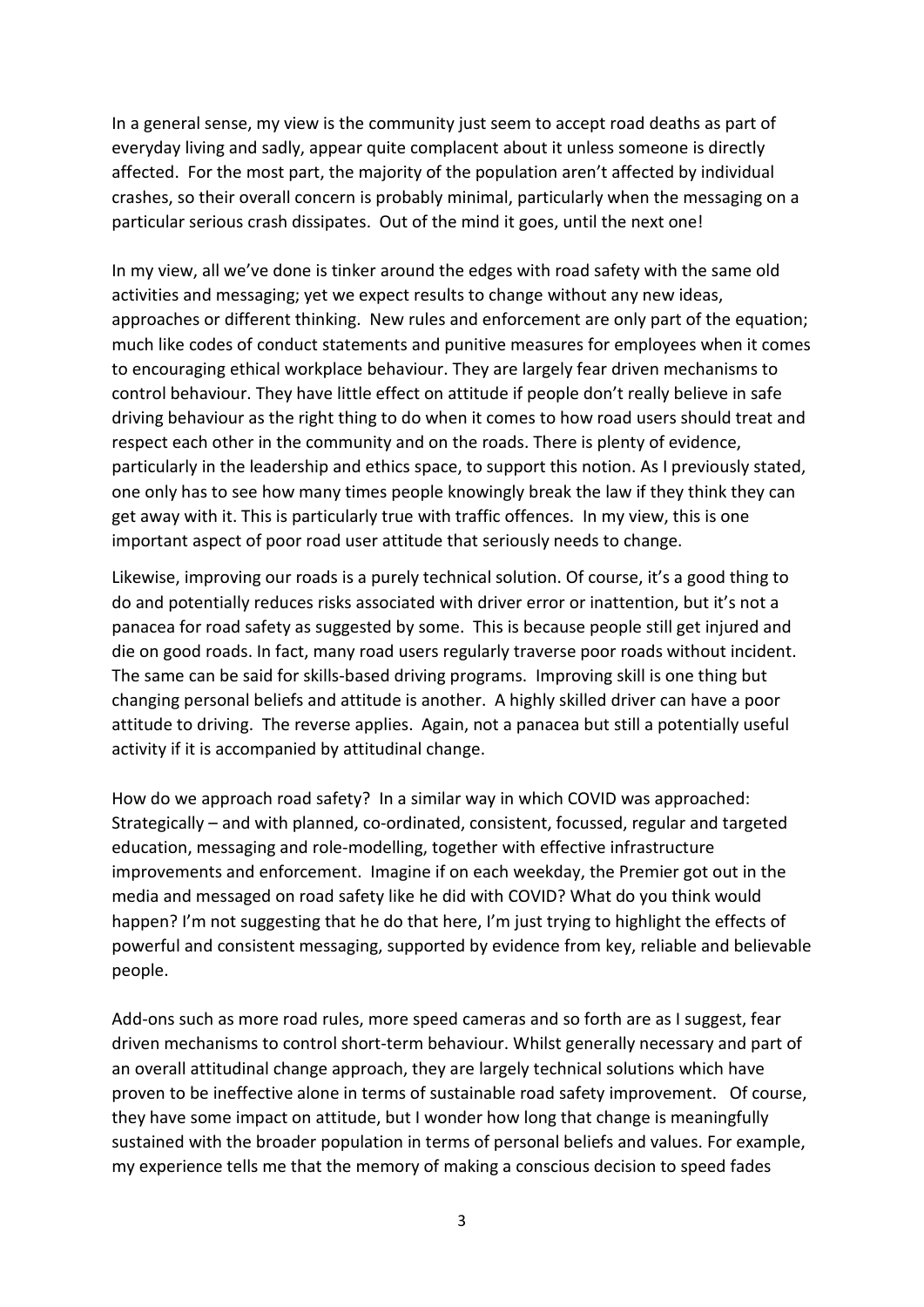quite quickly, but the annoyance and in some cases, indignance of being pulled over for speeding by police and what occurs in that engagement lingers with some for much longer. That is what people remember, and not the fact that they were speeding in the first place or whatever law it was they were breaking at the time. In my view, all of this is symptomatic of a poor attitude to driving and road safety. Quite often the police get blamed for giving the driver a ticket. This is usually accompanied by the constant wailing of 'revenue raising' claims. Many people take little responsibility for their own behaviour and like to blame others for their mistakes. Sadly, it's common, yet predictable human behaviour when it comes to road safety.

However, none of this is an overnight fix; it's what contemporary leadership academics and theorists refer to as an 'adaptive problem' – one that is complex, requires innovation, experimentation, and adaptation over a long period of time and where technical solutions in isolation do not achieve sustainable and meaningful results. Technical solutions are those with known solutions that only require the application of existing knowledge and workflows to solve – simple, easy and proven fixes in other words. Making continuous progress towards road safety improvement is the aim. Fundamental to making progress with adaptive problems is the notion that people must learn something new and change something about themselves if they want change to happen. In this respect, it's about changing people hearts, minds and beliefs about the ethical nature of safe driving behaviour and their relationship with other road users and the broader community. Much of my recent work at the Australian Institute of Police Management is focussed on these concepts. I don't propose to expand upon that other than to offer some further discussion if requested.

As I've previously stated, my experience suggests to me that targeting driver attitude is the fundamental strategy. Aside from road infrastructure upgrades, which are always welcomed, the tangible considerations falling out of such an approach could include, but are not limited to the following:

- A long-term strategic road safety mindset and commitment by Government
- Consistent and co-ordinated stakeholder engagement and messaging across all road safety advocates and groups.
- A constant and saturating multi-media campaign every day, every night and at every opportunity to ensure that road safety is well and truly on every road users radar all the time.
- Increase visible signage on highways. This can include graphic and impacting images as a reminder for the consequences of a poor driving attitude.
- Mandatory on-line education sessions when applying for and renewing driver's licences (learner, provision and full) to reinforce messaging.
- Removing the discretionary police cautioning system to reduce the obvious sense of entitlement (and change the attitude) some road users have in avoiding a penalty for certain traffic offences. Having reviewed countless caution requests as a District Commander, such an attitude prevails.